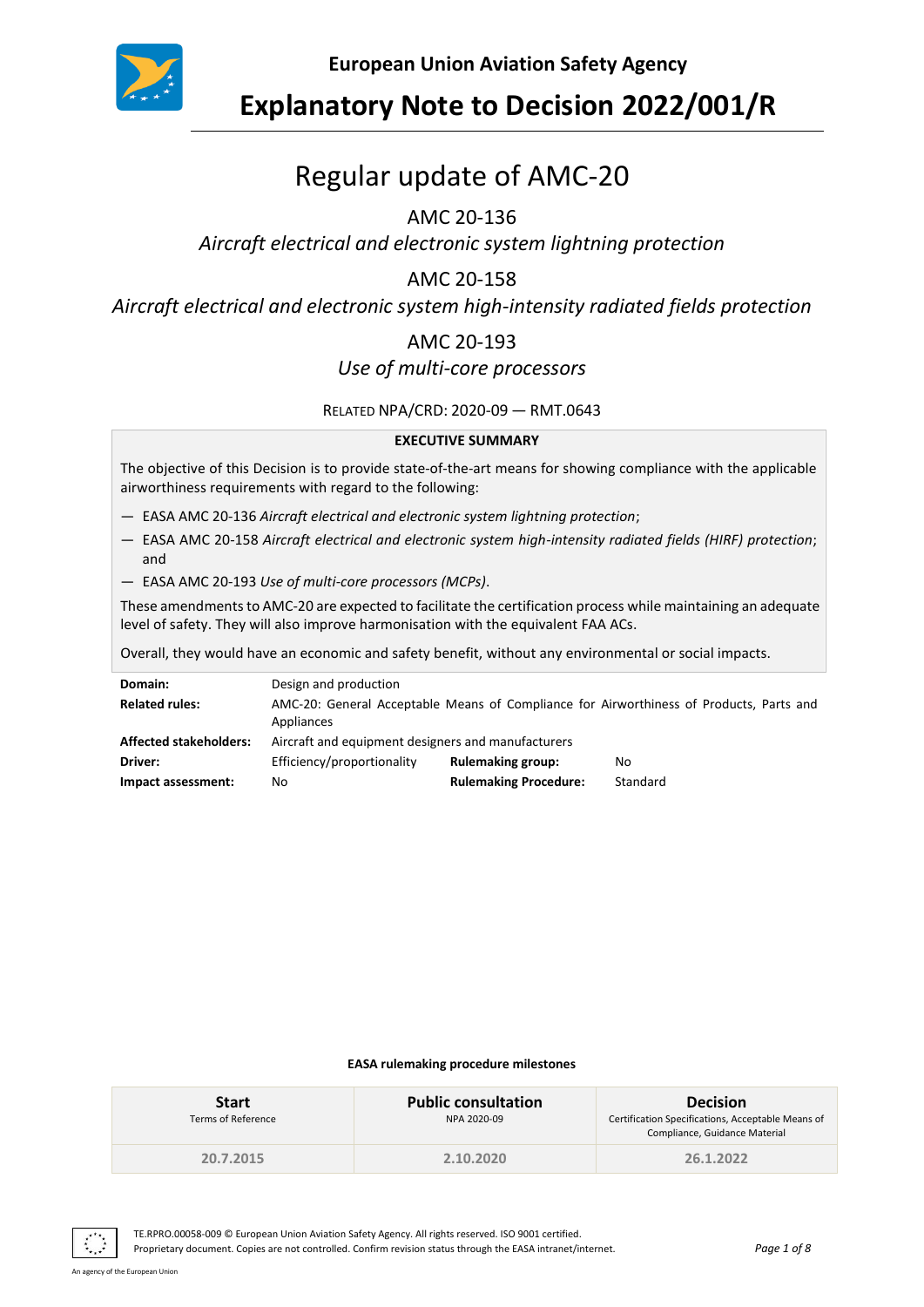## **Table of contents**

|    | 2.1. |  |
|----|------|--|
|    | 2.2. |  |
|    | 2.3. |  |
|    | 2.4. |  |
|    | 2.5. |  |
| 3. |      |  |
| 4. |      |  |
|    | 4.1. |  |
|    | 4.2. |  |
|    | 4.3. |  |
|    |      |  |

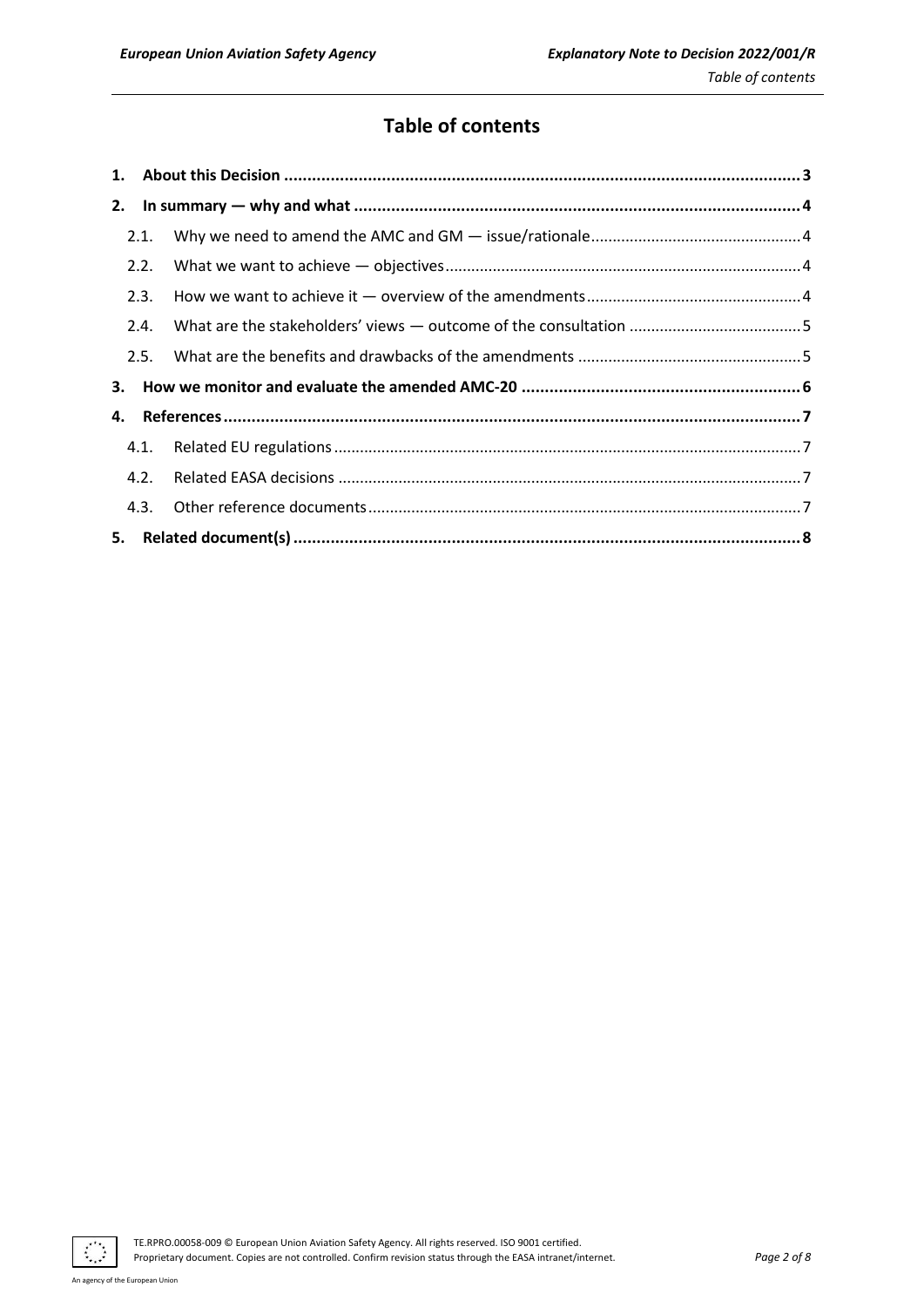## <span id="page-2-0"></span>**1. About this Decision**

The European Union Aviation Safety Agency (EASA) developed Decision 2022/001/R in line with Regulation (EU) 2018/1139<sup>1</sup> (the 'Basic Regulation') and the Rulemaking Procedure<sup>2</sup>.

This Rulemaking Task (RMT).0643 is included in the European Plan for Aviation Safety (EPAS) for 2021- 2025<sup>3</sup>. The scope and timescales of the task were defined in the related Terms of Reference (ToR)<sup>4</sup>.

EASA developed the *draft* text of this Decision. All the interested parties were consulted<sup>5</sup> through Notice of Proposed Amendment (NPA) 2020-09<sup>6</sup>. 229 comments were received from interested parties, including industry and national competent authorities (NCAs). EASA reviewed the comments received during the public consultation. The comments received and EASA's responses to them are presented in Comment-Response Document (CRD) 2020-09 7 .

EASA developed the *final* text of this Decision with the acceptable means of compliance (AMC) and guidance material (GM), based on the input collected during the public consultation, and published the Decision on the Official Publication<sup>8</sup> of EASA.

The major milestones of this RMT are presented on the cover page.

<sup>8</sup> <https://www.easa.europa.eu/official-publication>



TE.RPRO.00058-009 © European Union Aviation Safety Agency. All rights reserved. ISO 9001 certified.

Regulation (EU) 2018/1139 of the European Parliament and of the Council of 4 July 2018 on common rules in the field of civil aviation and establishing a European Union Aviation Safety Agency, and amending Regulations (EC) No 2111/2005, (EC) No 1008/2008, (EU) No 996/2010, (EU) No 376/2014 and Directives 2014/30/EU and 2014/53/EU of the European Parliament and of the Council, and repealing Regulations (EC) No 552/2004 and (EC) No 216/2008 of the European Parliament and of the Council and Council Regulation (EEC) No 3922/91 (OJ L 212, 22.8.2018, p. 1) [\(https://eur](https://eur-lex.europa.eu/legal-content/EN/TXT/?qid=1535612134845&uri=CELEX:32018R1139)[lex.europa.eu/legal-content/EN/TXT/?qid=1535612134845&uri=CELEX:32018R1139\)](https://eur-lex.europa.eu/legal-content/EN/TXT/?qid=1535612134845&uri=CELEX:32018R1139).

<sup>&</sup>lt;sup>2</sup> EASA is bound to follow a structured rulemaking process as required by Article 115(1) of Regulation (EU) 2018/1139. Such a process has been adopted by the EASA Management Board (MB) and is referred to as the 'Rulemaking Procedure'. See MB Decision No 18-2015 of 15 December 2015 replacing Decision 01/2012 concerning the procedure to be applied by EASA for the issuing of opinions, certification specifications and guidance material [\(http://www.easa.europa.eu/the](http://www.easa.europa.eu/the-agency/management-board/decisions/easa-mb-decision-18-2015-rulemaking-procedure)[agency/management-board/decisions/easa-mb-decision-18-2015-rulemaking-procedure\)](http://www.easa.europa.eu/the-agency/management-board/decisions/easa-mb-decision-18-2015-rulemaking-procedure).

<sup>3</sup> <https://www.easa.europa.eu/document-library/general-publications/european-plan-aviation-safety-2021-2025>

<sup>4</sup> ToR RMT.0643 'Regular update of AMC-20' Issue 1 ([https://www.easa.europa.eu/document-library/terms-of-reference](https://www.easa.europa.eu/document-library/terms-of-reference-and-group-compositions/tor-rmt0643)[and-group-compositions/tor-rmt0643\)](https://www.easa.europa.eu/document-library/terms-of-reference-and-group-compositions/tor-rmt0643).

<sup>5</sup> In accordance with Article 115 of Regulation (EU) 2018/1139, and Articles 6(3) and 7 of the Rulemaking Procedure.

<sup>6</sup> <https://www.easa.europa.eu/document-library/notices-of-proposed-amendment/npa-2020-09>

<sup>7</sup> <https://www.easa.europa.eu/document-library/comment-response-documents>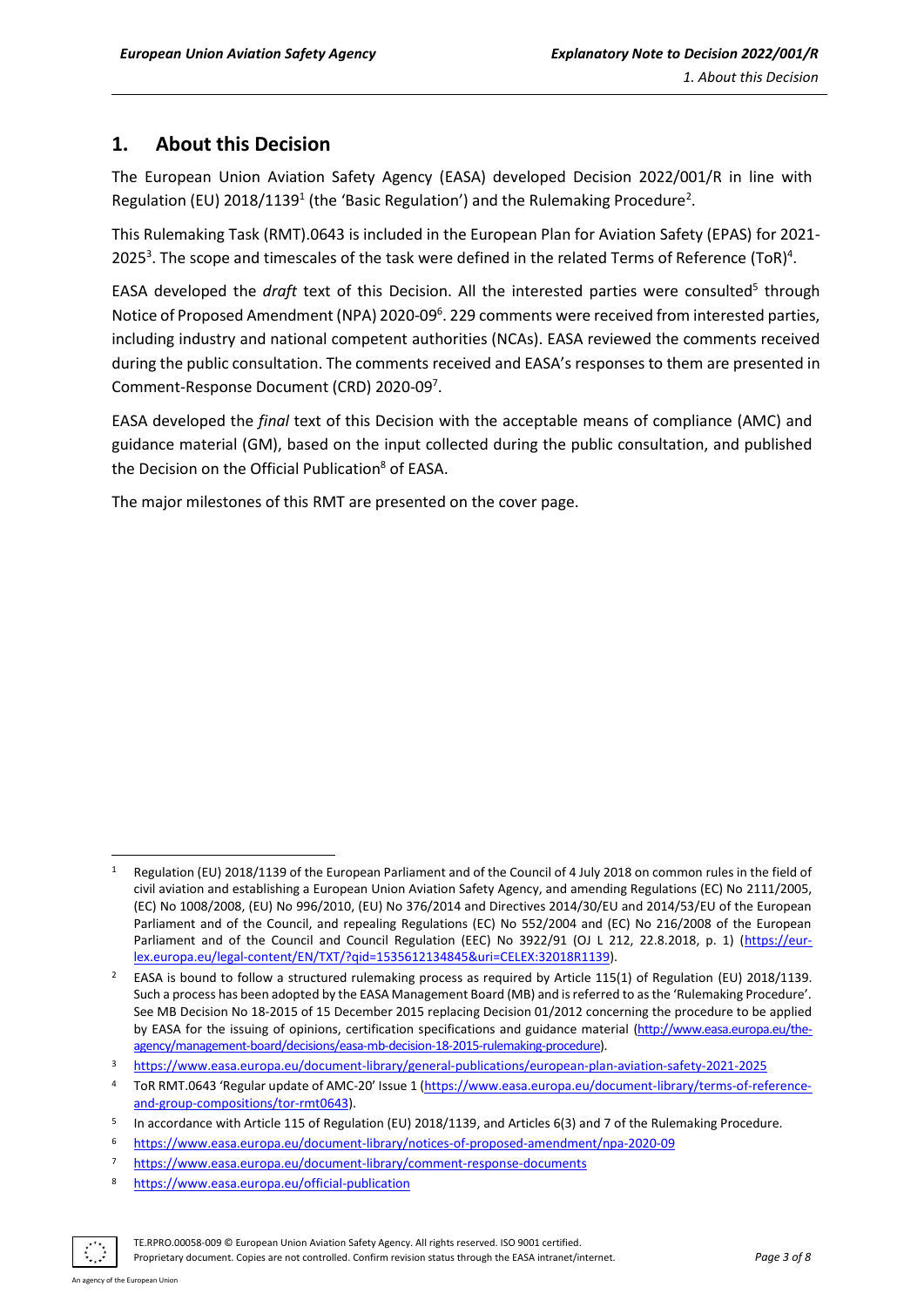## <span id="page-3-0"></span>**2. In summary — why and what**

#### <span id="page-3-1"></span>**2.1. Why we need to amend the AMC and GM — issue/rationale**

AMC-20 groups airworthiness requirements for various systems that can be installed on aircraft of different categories. As the state of the art in designing products, parts and appliances is constantly evolving, EASA develops the necessary related guidance for its applicants. This is intended to maintain a high level of safety and avoid unnecessary cost by preventing the development of unacceptable designs at an early stage.

EASA identified the need to amend AMC-20 to cover the following:

- (a) aircraft electrical and electronic system lightning protection and aircraft electrical and electronic system high-intensity radiated fields (HIRF) protection:
	- The current indirect effects of lightning and HIRF requirements are open to interpretation by authorities and industry. A task group of the Certification Authorities for Transport Airplanes (CATA), composed of EASA, the FAA, Transport Canada Civil Aviation (TCCA) and the Brazilian Civil Aviation National Agency (ANAC), was convened to propose a harmonised position on the intent and interpretation of these requirements. It was decided to update existing EASA AMCs on HIRF and lightning, taking into account the result of the report from this task group and the follow-up discussion.
- (b) the use of multi-core processors (MCPs):
	- The current guidance on the use of MCPs is available in the form of a Certification Review Item (CRI) that was harmonised between EASA and the FAA in 2015. Based on the positive experience gained with this material in certification projects, it was decided to turn this guidance into joint EASA AMC and FAA AC material for the use of MCPs, replacing the material currently available through the generic EASA MCP CRI Issue 3 and other documents.

#### <span id="page-3-2"></span>**2.2. What we want to achieve — objectives**

The overall objectives of the EASA system are defined in Article 1 of the Basic Regulation. This Decision will contribute to achieving the overall objectives by addressing the issues described in Section 2.1.

The specific objectives of this Decision are to improve safety while reflecting the current state of the art in aircraft certification, and to improve harmonisation with the equivalent FAA guidance.

#### <span id="page-3-3"></span>**2.3. How we want to achieve it — overview of the amendments**

In order to improve the cost-efficiency of the certification process as regards the protection of aircraft electrical and electronic systems against lightning and high-intensity radiated fields:

- 'AMC 20-136' is amended to 'AMC 20-136A', and
- 'AMC 20-158' is amended to 'AMC 20-158A'.

In order to improve the cost-efficiency of the certification process as regards the use of MCPs:

— AMC 20-193 on the use of MCPs is added.

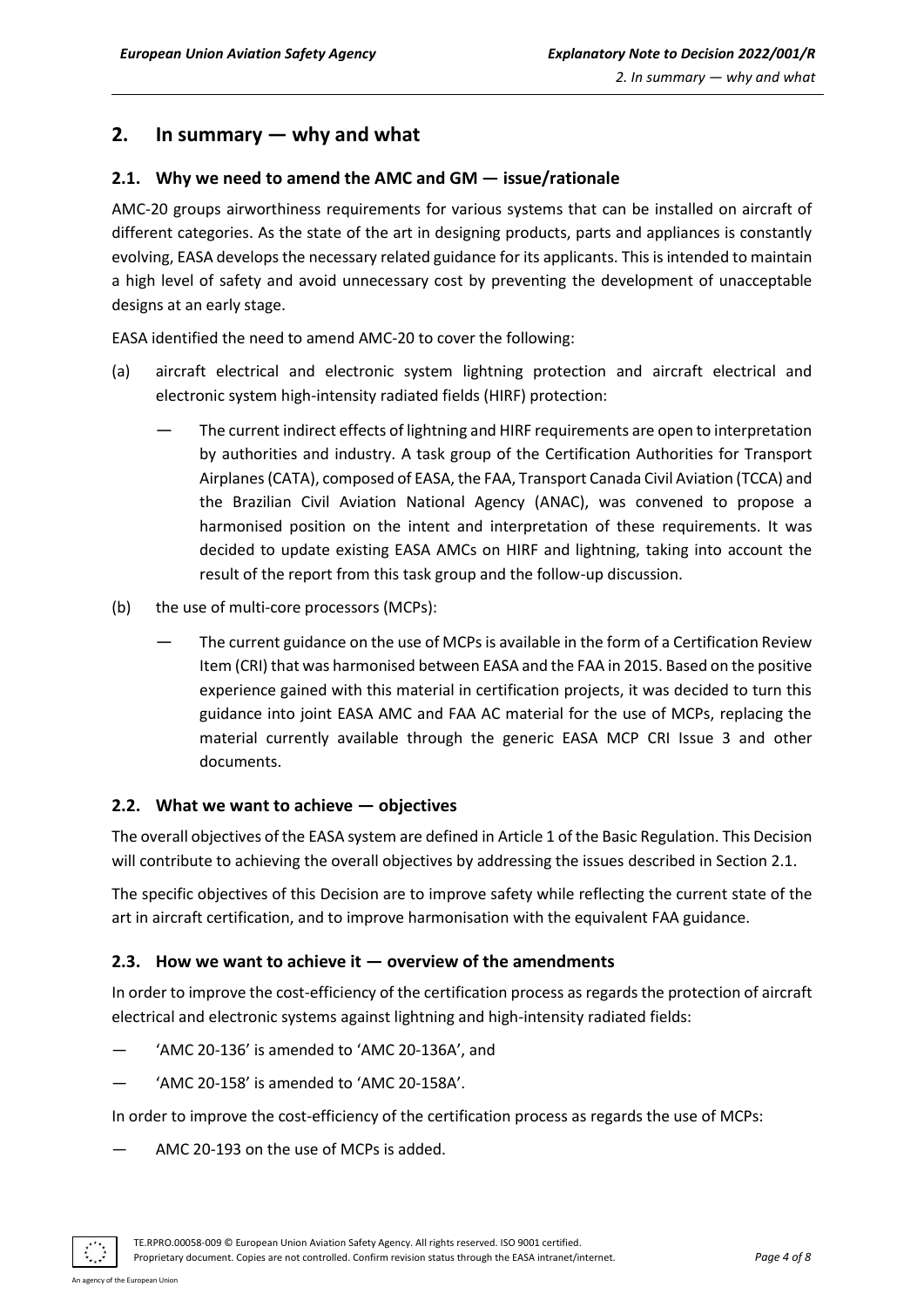#### <span id="page-4-0"></span>**2.4. What are the stakeholders' views — outcome of the consultation**

During the public consultation of NPA [2020-09,](https://www.easa.europa.eu/document-library/notices-of-proposed-amendment/npa-2020-09) 229 comments were submitted by 20 stakeholders from national competent authorities, organisations, industry companies and associations, and certification service providers.

The commentators were in general supportive of the proposed new AMC 20-193 and the proposed amendments to AMC 20-136 and AMC 158, and of the EASA–FAA harmonisation effort.

None of the comments expressed any disagreement with the proposal nor created any controversy.

Further to the comments received, the text proposed in the NPA has been modified in some parts, mostly for improvement or clarification purposes.

#### <span id="page-4-1"></span>**2.5. What are the benefits and drawbacks of the amendments**

Overall, the amendments are expected to increase safety by providing up-to-date guidance for the protection of aircraft against HIRF and lightning, and for the use of MCPs. They would improve harmonisation with the FAA and would have positive economic benefits by streamlining the certification process, while reflecting industry state of the art in certification. No social or environmental impacts are expected.

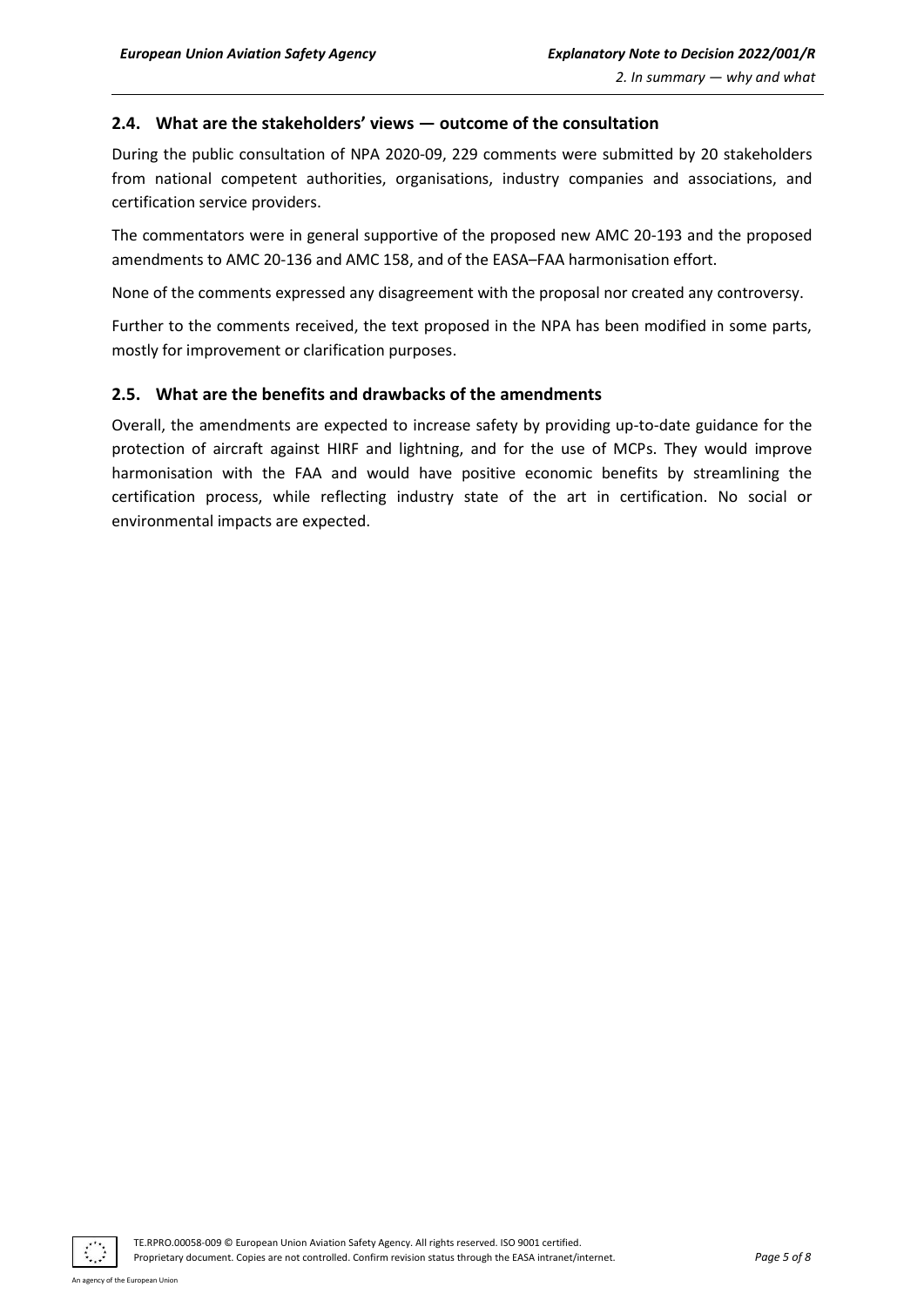### <span id="page-5-0"></span>**3. How we monitor and evaluate the amended AMC-20**

EASA continuously monitors the implementation of CSs, AMC and GM through feedback from stakeholders and its Advisory Bodies (ABs).

Both new and updated AMC-20 material will be subject to future monitoring activities, for which a robust framework is currently being developed.

In addition, it might be subject to an interim or ex post evaluation. The evaluation would assess its performance, taking into account predictions made in the impact assessment of the related NPA (NPA 2020-09). The decision as to whether an evaluation is necessary will depend on the monitoring results.

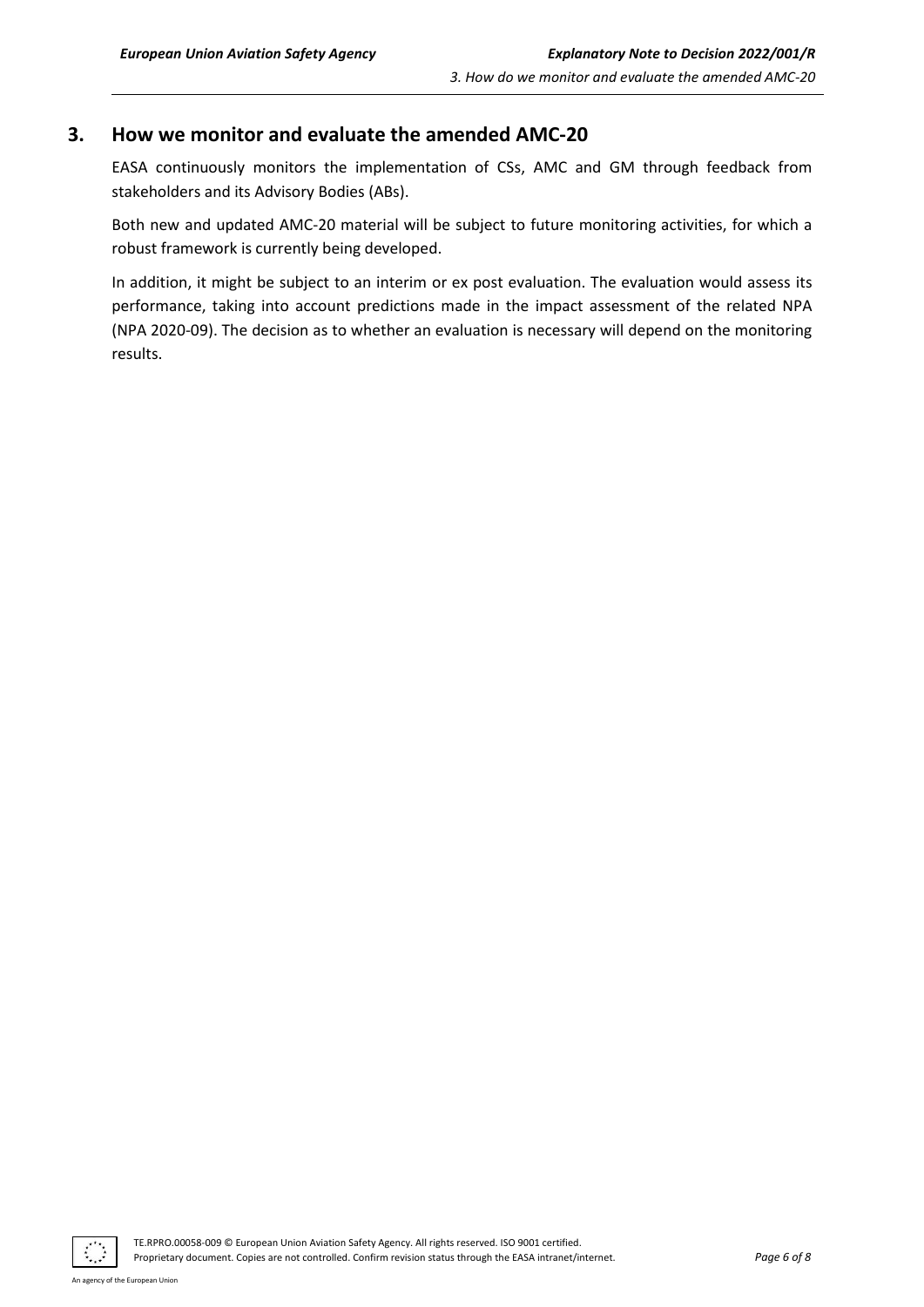### <span id="page-6-0"></span>**4. References**

#### <span id="page-6-1"></span>**4.1. Related EU regulations**

n/a

#### <span id="page-6-2"></span>**4.2. Related EASA decisions**

— Decision No. 2003/12/RM of the Executive Director of the European Aviation Safety Agency of 5 November 2003 on General Acceptable Means of Compliance for Airworthiness of Products, Parts and Appliances (« AMC-20 »), as amended.

#### <span id="page-6-3"></span>**4.3. Other reference documents**

- CS-23 Normal Category Aeroplanes
- CS-25 Large Aeroplanes
- CS-27 Small Rotorcraft
- CS-29 Large Rotorcraft
- CS-ETSO European Technical Standard Orders